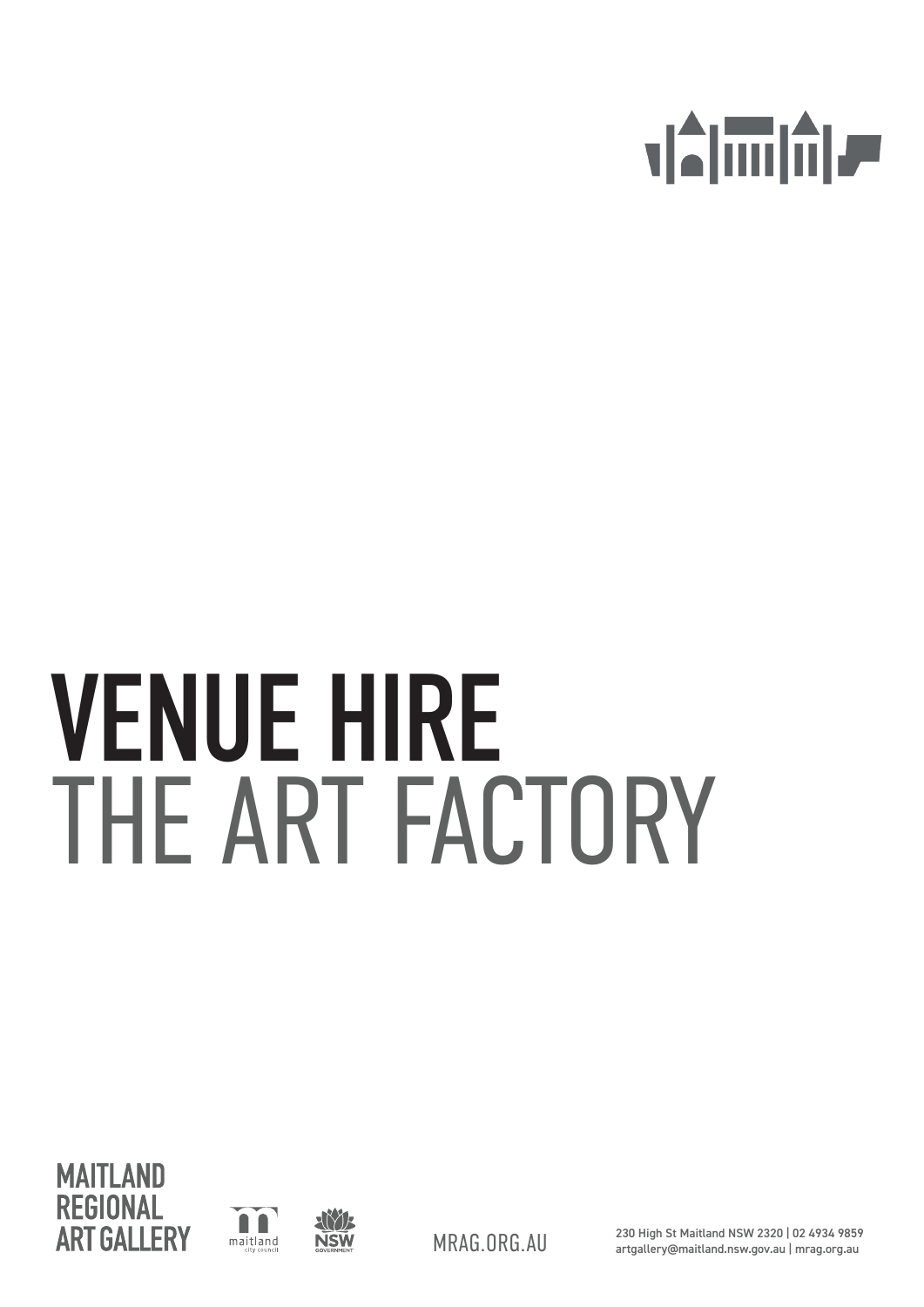# VENUE HIRE THE ART FACTORY





Maitland Regional Art Gallery houses two workshop spaces that are equipped with tables, chairs and a basin. The spaces are designed for small to medium-sized groups undertaking practical art-making or other creative activities. These two workshop spaces are available for venue hire when not in use for Gallery programmed activities. The cost does not include materials.

## ABOUT GALLERY SPACE

SPACE 1 Approx. sqm: 64m2

SPACE 2 Approx. sqm: 44m2

# FLOOR PLAN

GROUND FLOOR



- 1. All prices inclusive of GST
- 2. Gallery opening hours are Tuesday through Sunday 10am 5pm
- 3. Base hourly rate includes:
	- Room lighting
	- Power
	- A selection of tables and chairs
	- All materials and equipment to be supplied by hirer.
- 4. \*The Security Bond is a flat fee applied to all venue hire bookings, refundable after post event inspections are carried out and meet the terms and conditions as stated in the venue hire contract
- 5. Category Two rates apply to activities for the benefit of the Community which meet priority outcomes in Council's Community Strategic Plan and are run by organisations which are located within the City of Maitland and / or run by not for profit groups as defined by the Australian Taxation Office.

### VENUE HIRE RATES DURING GALLERY OPENING HOURS

### CATEGORY ONE CORPORATE & PRIVATE HIRE

Hourly rate:  $$35.00$ Security Bond:  $$250.00*$ 

### CATEGORY TWO

COMMUNITY HIRE Hourly rate: \$17.50 Security Bond: \$100.00\*